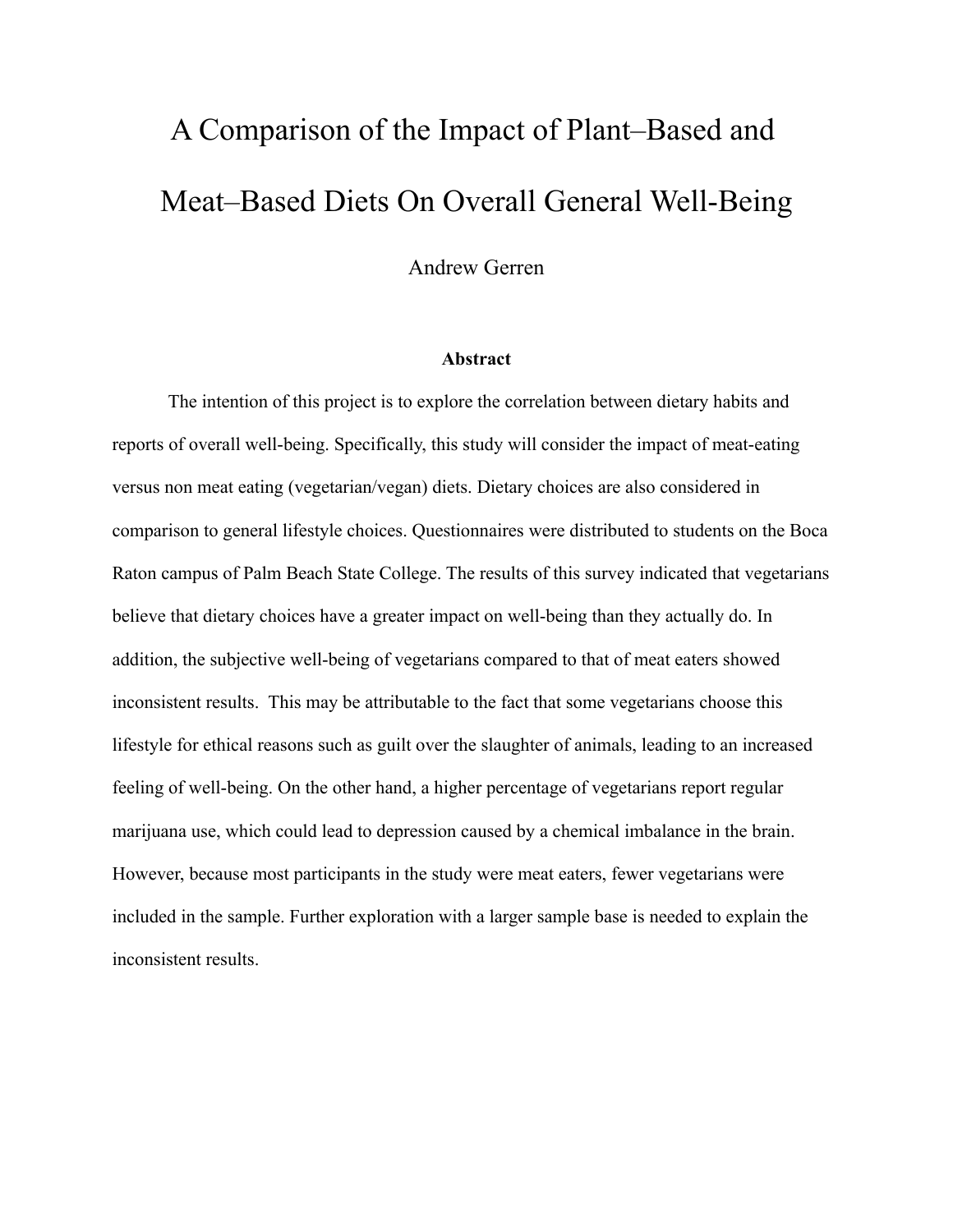#### **Introduction**

"Food consumption is an everyday activity, one that is crucial for survival and sense of well-being. Many of our social engagements revolve around rituals associated with eating" (Marcus, 2008). What we consciously and unconsciously consume has a profound impact on our body chemistry and affects how we function in the world. The purpose of this project is to increase understanding about the impact of plant-based and meat-based diets on overall wellbeing. In addition, this report considers the role of secondary factors related to diet and their impact on overall well-being. The survey conducted as part of this project was designed to determine whether or not vegetarians have a greater perceived sense of well-being than people who regularly eat meat.

Several types of vegetarian diets exist, including vegan (no red meat, fish, poultry, dairy, and eggs), octo-lovo (consume milk, eggs, or both but no red meat, fish, or poultry), pescatarian (consume fish, milk, and eggs but no red meat and poultry), semi-vegetarian (eat fish, poultry and other meats less than once a week) (Fraser, 2009), fruitarian (raw vegan diets based on fruits) and raw-foodist (plant-based diet characterized by a high consumption of uncooked and unprocessed foods, i.e. fruits, vegetables, nuts and seeds) (Craig & Mangels, 2009). Even within these dietary patterns, considerable variations may exist in the extent to which animal products are excluded. While some researchers suggest that a vegetarian diet can lower the risk for many diseases (Fraser, 2009), others warn of "nutrient deficiencies common amongst vegetarians and particularly vegans" (Sabaté, 2003). Vegetarian diets have been described as being deficient in several nutrients, including protein, iron, zinc, calcium, vitamin B12 and A, n-3 fatty acids, and iodine. Numerous studies have demonstrated that the observed deficiencies are usually due to poor meal planning (Leitzmann, 2005). However, according to the American Dietetic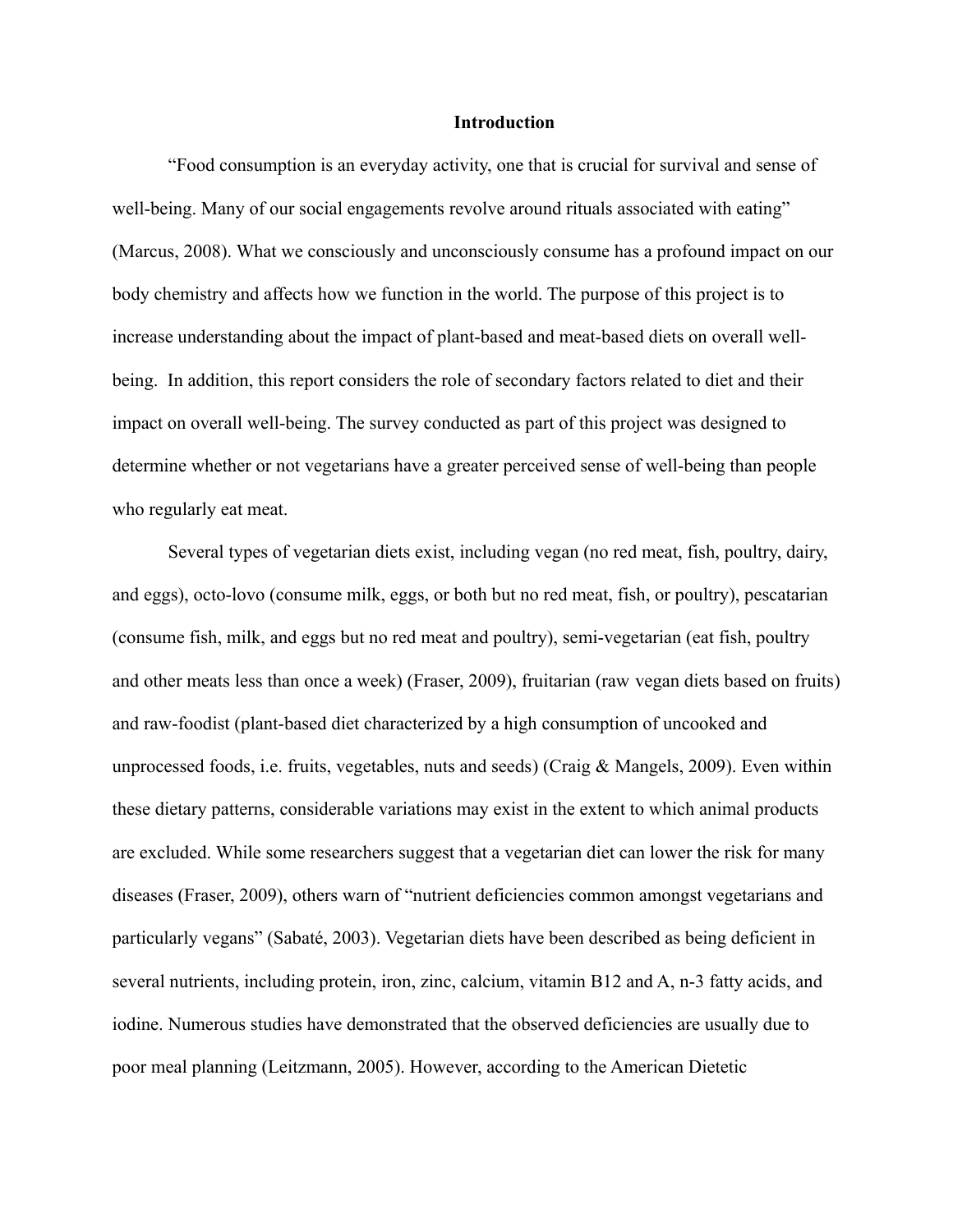Association (2009), a well-balanced vegetarian diet is suitable for all stages of life, from childhood to the elderly, as well as pregnant women and athletes. A vegetarian diet that includes regular consumption of fruits and vegetables is associated with reducing the risk of many diseases, including cardiovascular disease, hypertension, type-2 diabetes, cancer, osteoporosis, renal disease, dementia, diverticular disease, gallstones, rheumatoid arthritis, stroke, cataracts, Alzheimer disease, as well as a general decline in functions associated with aging (Liu, 2003; Leitzmann, 2005). What this research demonstrates is that there are numerous factors to consider when examining the risk for disease or deficiencies amongst vegetarians, such as how meals are planned and whether there is an adequate intake of fruits and vegetables.

At the same time, research on meat-based diets demonstrates that a meat-based diet can also be deficient in certain nutrients, but such diets are more commonly identified as a risk factor for disease, which can result in having a negative effect on one's well-being (Cousens, 2010).

A meat-based diet is one-dimensional, meaning it provides exclusively one type of protein. "As it is used in standard nutritional and agricultural writings, the term meat is actually a misnomer. Meat's correct definition is muscles of animals, and is nothing but wet protein tissues" (Smil, 2002). Looking at meat in this manner, and excluding fish (also a source of protein but providing monounsaturated fatty acids which confer health benefits) from the definition of meat, leads to the conclusion that all meat protein is basically the same. This is an idea that some people debate. However, assuming that all meat proteins are the same, one can conclude that consuming a primarily meat-based diet, which is high in saturated fats, can lead to an array of health issues such as cardiovascular disease, diabetes mellitus, and some cancers (Walker, Rhubart, Pamela, Shawn, Kelling & Lawrence, 2005). These issues are particularly prevalent in the US, where people typically consume diets that are high in meat proteins and saturated fat yet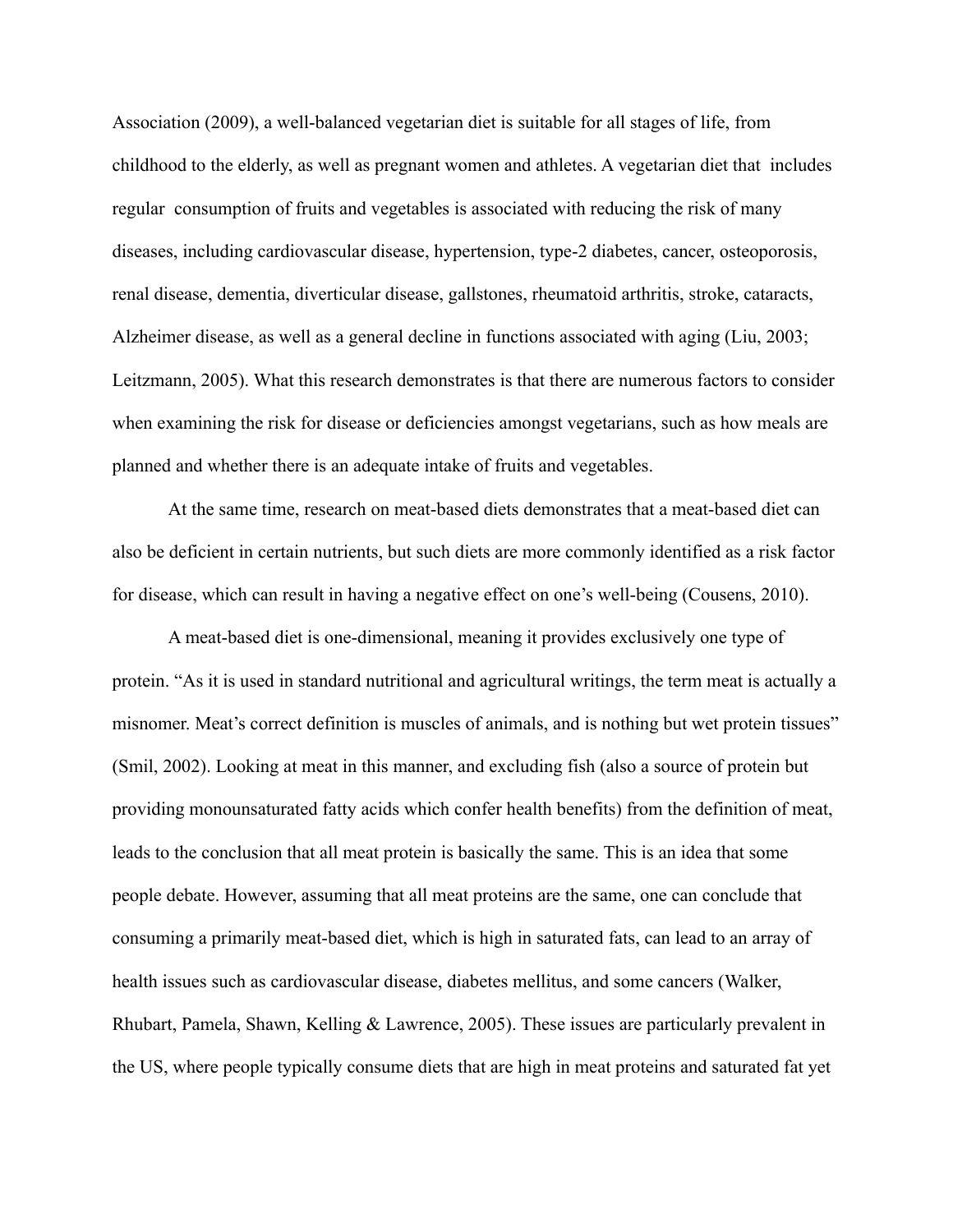low in fruits, vegetables and whole grains (Walker et al., 2005), a pattern of eating that increases the risk of the aforementioned diseases. However, the impact of meat proteins is different in impoverished countries. For example, in many African countries where nutrient deficiencies are common, an increase in meat and dairy is likely to improve people's nutritional outcomes and overall health (Walker et al., 2005).

Well-being does not rely exclusively on diet but ultimately "what is good for a person" (Crisp, 2008). In general, well-being incorporates a holistic approach, focusing on multiple dimensions that affect quality of life, subsequently leading to a more balanced, healthier, and happier person. Dimensions of well-being are often presented graphically in the form of "wellbeing wheels" which are used to demonstrate the relationships between each dimension, with the premise being that for an individual to be considered "well," he or she must actively strive to improve in each dimension (Washington State University, 2011). These dimensions include emotional, environmental, financial, intellectual, occupational, physical, social and spiritual aspects, all combining to create general health and wellness (Washington State University, 2011).

These dimensions also play a role in the etiology of positive and negative emotional states. There is mounting evidence that positive emotions co-occur with negative emotions, especially during intensely stressful periods of life (Sprangers et al., 2010). Creating a balance between these dimensions of well-being may direct a person to make choices that affect his or her diet either positively or negatively. A study done in Ireland indicates that there is broad-scale support for the impact of diet and lifestyle on mental health. At the same time, the researchers found that people had a poor understanding of food labeling and nutritional claims. The study showed that residents of Northern Ireland, where there is a high rate of reported vegetarians, are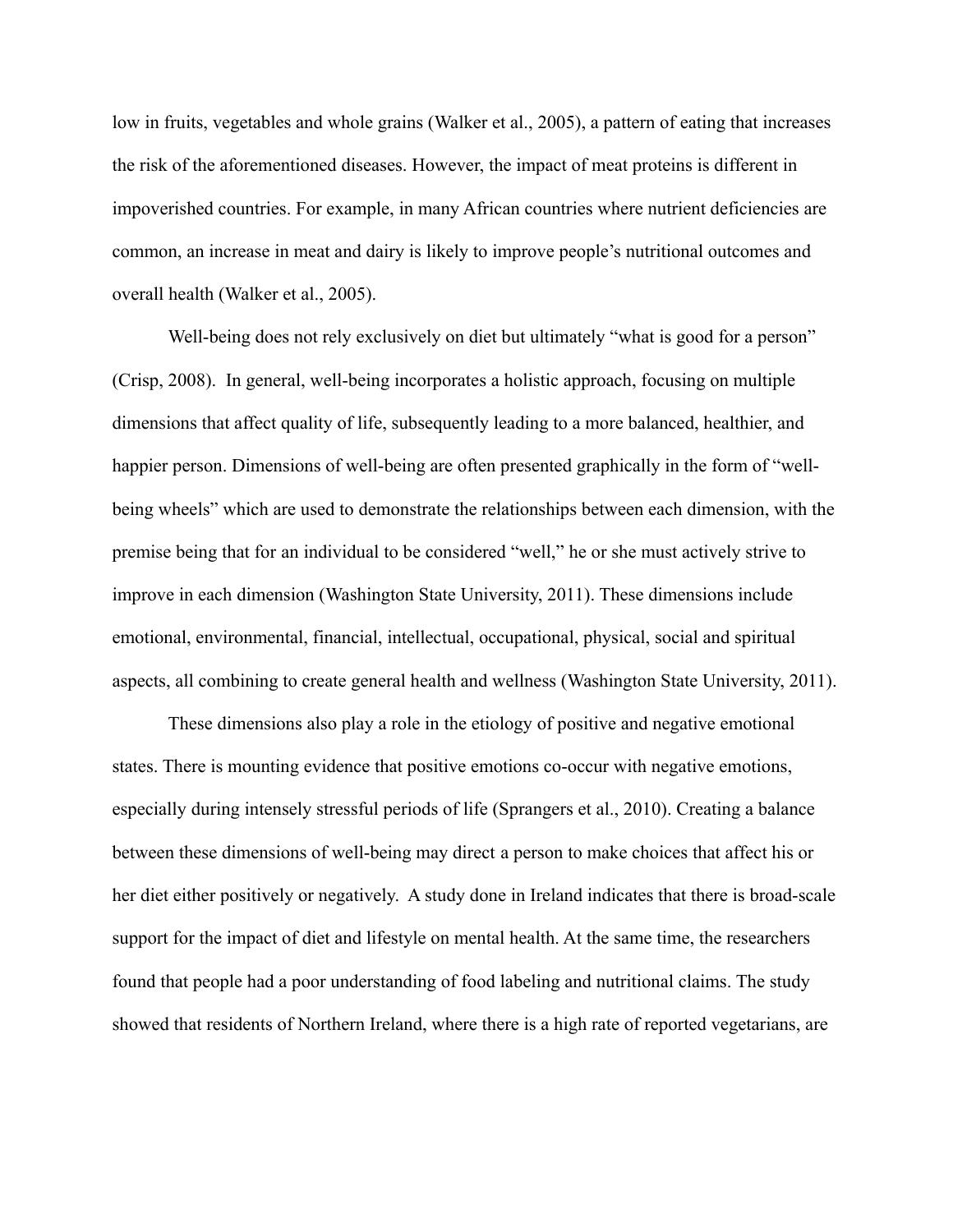much more likely to report positive mental outlooks than those in the Republic of Ireland, where there appear to be fewer vegetarians (National Food Survey of Ireland, 2005).

Examining the correlation between diet and well-being further, it has been shown that foods high in fat have the power to modify motivation and reward systems in the brain. It has been found that certain neuropeptides are activated during activities involving reward and pleasure. Similarly, use of cocaine and nicotine also activate these same reward centers, even with only the expectation of consumption of fatty foods (Choi, Davis, Fitzgerald, & Benoit, 2009). It has also been found that binge eating and overconsumption of fat and sugar lead to an increased number of opioid receptors in the part of the brain that modulates food intake. In other words, eating fatty and sugary foods trigger the same reward mechanisms in the brain as cocaine and nicotine (Bello et al., 2009). As a result, a person may tend to over-eat fatty and sugary foods, which could lead to a variety of health issues.

What we consume can have a significant effect on our mood, which is another dimension of well-being. "Your brain is a biochemical thinking machine, and all of the biochemical building blocks of your brain eventually are affected by what you eat. Even the genes you inherited from your parents are influenced by what you put in your mouth" (Challam, 2007). It has been found that loneliness can have a powerful effect on mood, shyness, anxiety, and self-esteem. Moreover, popular concepts such as committing acts of kindness, expressing gratitude or forgiveness, and thoughtful self-reflection can produce an increase in levels of happiness (Sprangers et al., 2010).

The food we choose to consume often paves the way for our mood and behavior (Challam, 2007). It has long been known that food alters our mood and that too much meat can lead to health problems. "It takes only 3 ounces of meat a day to maximize all of its nutritional benefits. Consumption of any more and the increased intake of saturated fat, protein, and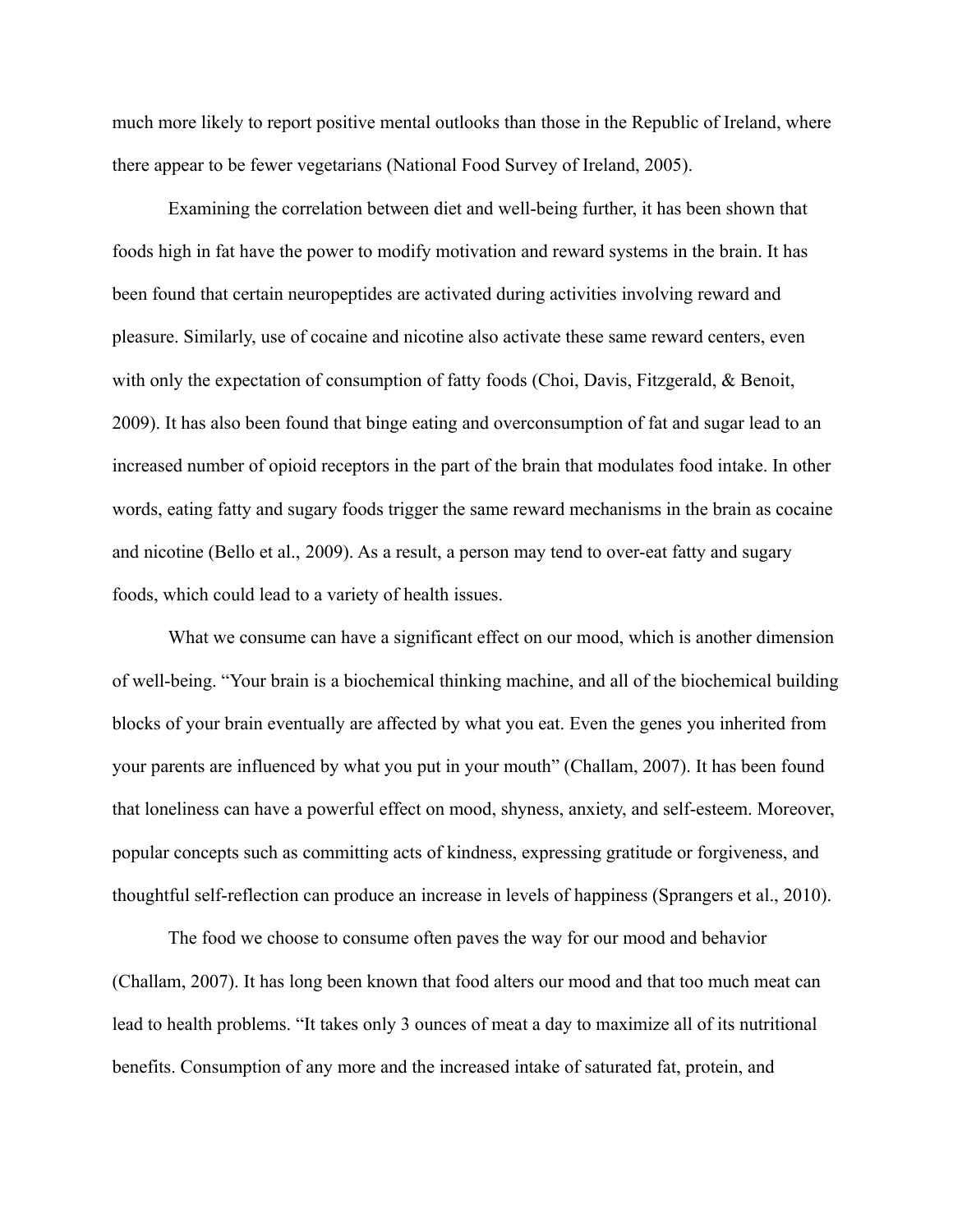cholesterol will compromise your health and increase your risk of developing degenerative diseases" (Somer, 1995). By comparison, a "vegetarian diet is not likely associated with poor mood states or depression" (Beezhold, Daigle, & Johnston, 2010). It has been shown that a vegetarian diet can prevent many health problems, which in turn can impact our mood. To illustrate, persons diagnosed with heart disease who implement a vegetarian diet into their lifestyle can reap the positive benefits the diet provides, such as dramatically reducing cholesterol levels and saturated fat, thus improving or reversing the negative effects of heart disease (Campbell, 2006). Previous research has shown that the high level of meat and saturated fat consumption in the United States and other affluent countries exceeds nutritional needs and contributes to high rates of chronic diseases (Walker et al., 2005). In contrast, it has been shown that vegetarian diets have been associated with physical health benefits, most notably a low risk of mortality from ischemic heart disease (Beezhold, et al., 2010).

Research has also shown that substance use can affect moods. Regular consumption of alcohol, tobacco, or marijuana has shown to have long-term effects on mood or a sense of well being. (Lanier, Nicholson, & Duncan, 2001). Food should be nourishment to the body, mood and mind (Somer, 1995). There is widespread agreement that diet does, indeed, have an impact on both physical mental health. Furthermore, it appears that a vegetarian diet is more likely to add to an individual's sense of well-being and general health.

#### **Methodology**

This research utilizes a composite blend of qualitative and quantitative data. To collect qualitative data, a 36‒item questionnaire was created and completed by 140 students and faculty at Palm Beach State College in Boca Raton, Florida. The questions focused on eating habits, environmental factors, and self-assessments of well-being. Questionnaires were administered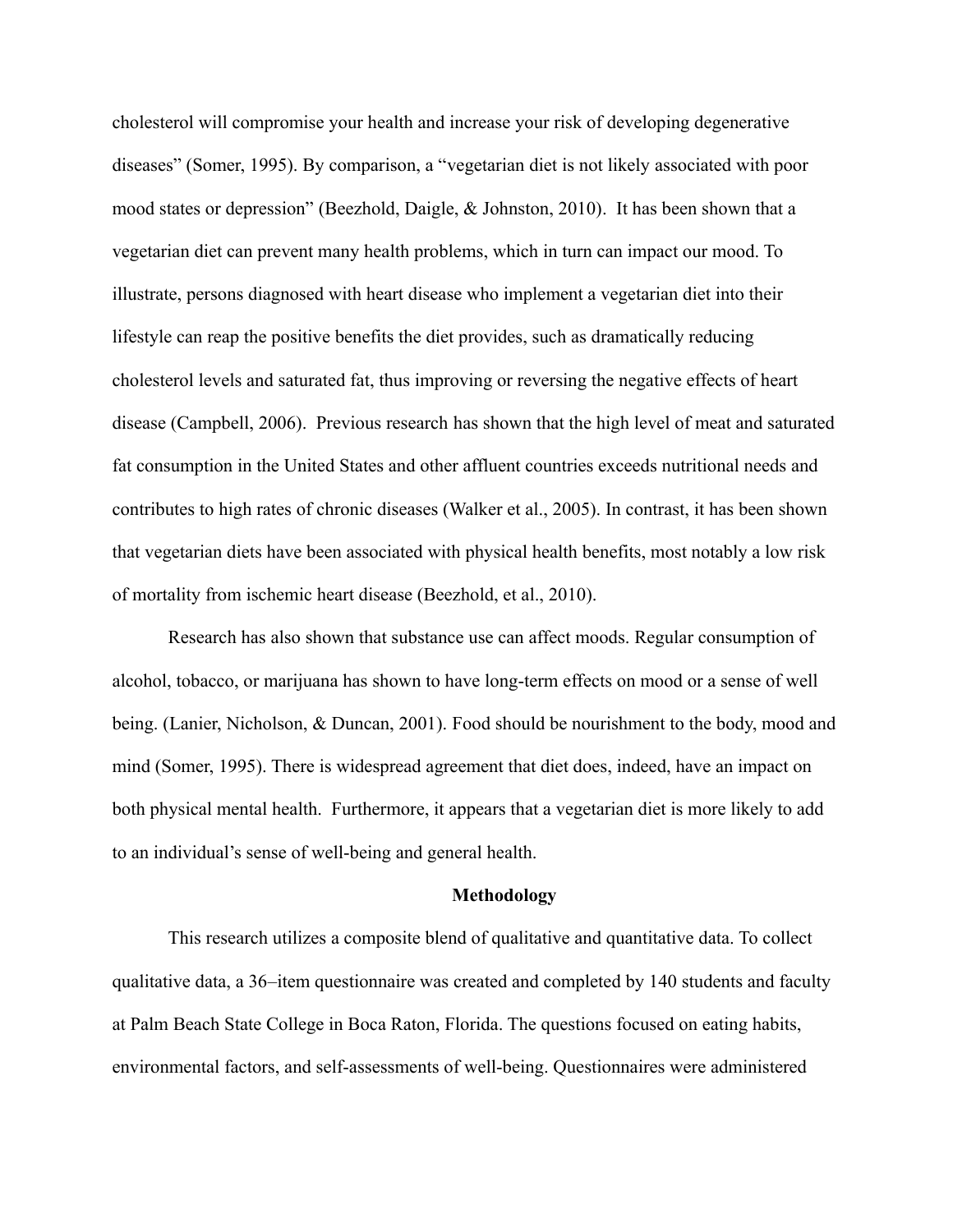over the course of one week. When completed, the surveys were compiled and sorted by gender and age. A copy of the questionnaire is included as Appendix A to this report.

#### **Results**

Out of 140 students and faculty members who took part in this questionnaire, 86% were females and 38% were males. Dietary habits were also taken into account, with 7% of participants identifying as vegetarian and 93% reporting eating meat. The data was broken down further by age groups: 1% were under the age of 18, 87% were between the ages of 18-24, 9% were between the ages of 25-30 and 3% were over 35.

On questions of well-being, vegetarians report a rate of happiness of 80%, while those who eat meat report a rate of happiness of 79%. Of those who report feeling healthy, 60% were vegetarians and 71% were meat eaters. With regards to perceived sense of well-being, meateaters and vegetarians report a significantly high rate (78% for meat-eaters, 60% for vegetarians). On the question of exercise, 70% of non-meat eaters report exercising while 71% of meat-eaters report exercising. When it comes to reported mood, vegetarians found it harder to stay in a good mood (30%) than meat-eaters (17%). On questions of sleep, meat-eaters (34%) and non-meat eaters (30%) report difficulty falling asleep or maintaining sleep throughout the night. Concerning hours of sleep, 43% of meat-eaters receive 5-6 hours, while 36.5% report receiving 7-8 hours of sleep. In contrast, 40% of vegetarians receive 5-6 hours of sleep, while 50% receive 7-8 hours. When it comes to quality of sleep, 65% of meat-eaters report experiencing good sleep, whereas 70% of vegetarians report experiencing good sleep.

There are some secondary factors to consider as well. Meat-eaters consume more alcohol (62%) than vegetarians (50%). The majority of both meat-eaters and vegetarians report that they do not smoke cigarettes (87% for meat-eaters, 80% of non-meat eaters). Of those who report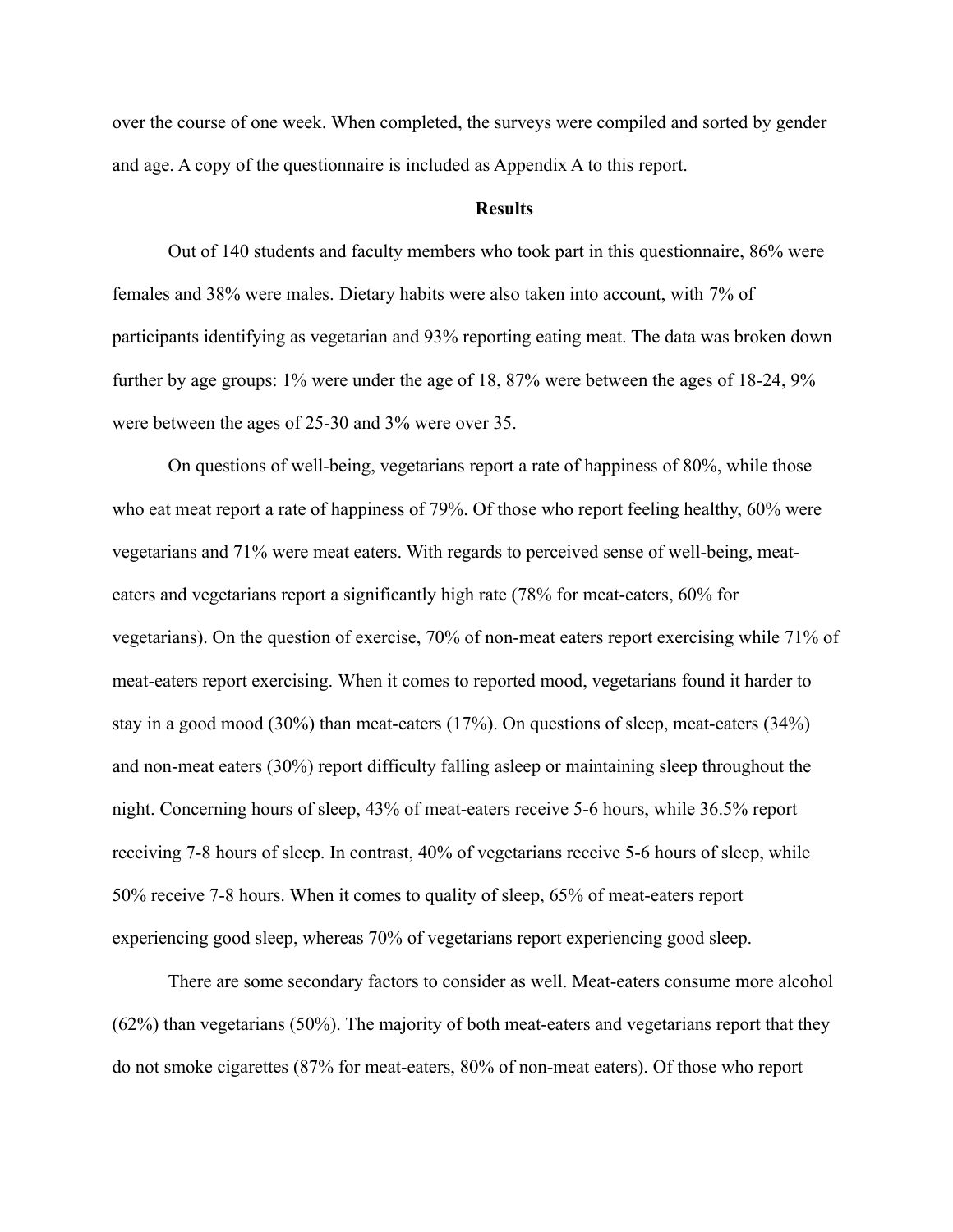smoking marijuana, 35% were meat-eaters, and 40% were vegetarians. With regard to reported mental or emotional distress, 36% of meat-eaters have experienced symptoms of depression, 55% have experienced anxiety, 18% have experienced panic attacks, 49% have experienced low self-esteem, and 22% do not or have not experienced any symptoms of mental or emotional difficulty. Of those vegetarians who reported mental or emotional distress, 60% have experienced symptoms of depression, 90% have experienced anxiety, 90% have experienced panic-attacks, 50% have experienced low self-esteem, and 0% do not or have not experienced any symptoms of mental or emotional difficulty.

#### **Discussion**

This study examined whether vegetarian diets among college students have a positive effect on overall health and to explore if eating meat on a regular basis has a negative impact on overall health. Regardless of one's diet, the results show that one's overall health depends on the individual, even though there are similarities between the two dietary groups. With respect to diet impacting overall sense of well-being, 100% of vegetarians feel their diet impacts their overall sense of well-being. On the other hand, 71% of meat-eaters feel their diet impacts their overall sense of well-being. This shows that vegetarians feel that their diet impacts their sense of wellbeing more than it actually does, based on their responses. Specifically, while impacts of diet on well-being scores were higher in vegetarians, they also reported lower rates of subjective wellbeing. The vegetarians in this survey reported significantly more negative emotions than the omnivores, as measured by the mood scales. However, on reported measures of happiness there was no statistically significant difference between meat-eaters and vegetarians. Similarly, there was also a lack of statistical significance on exercise; this could be due to the sampling size.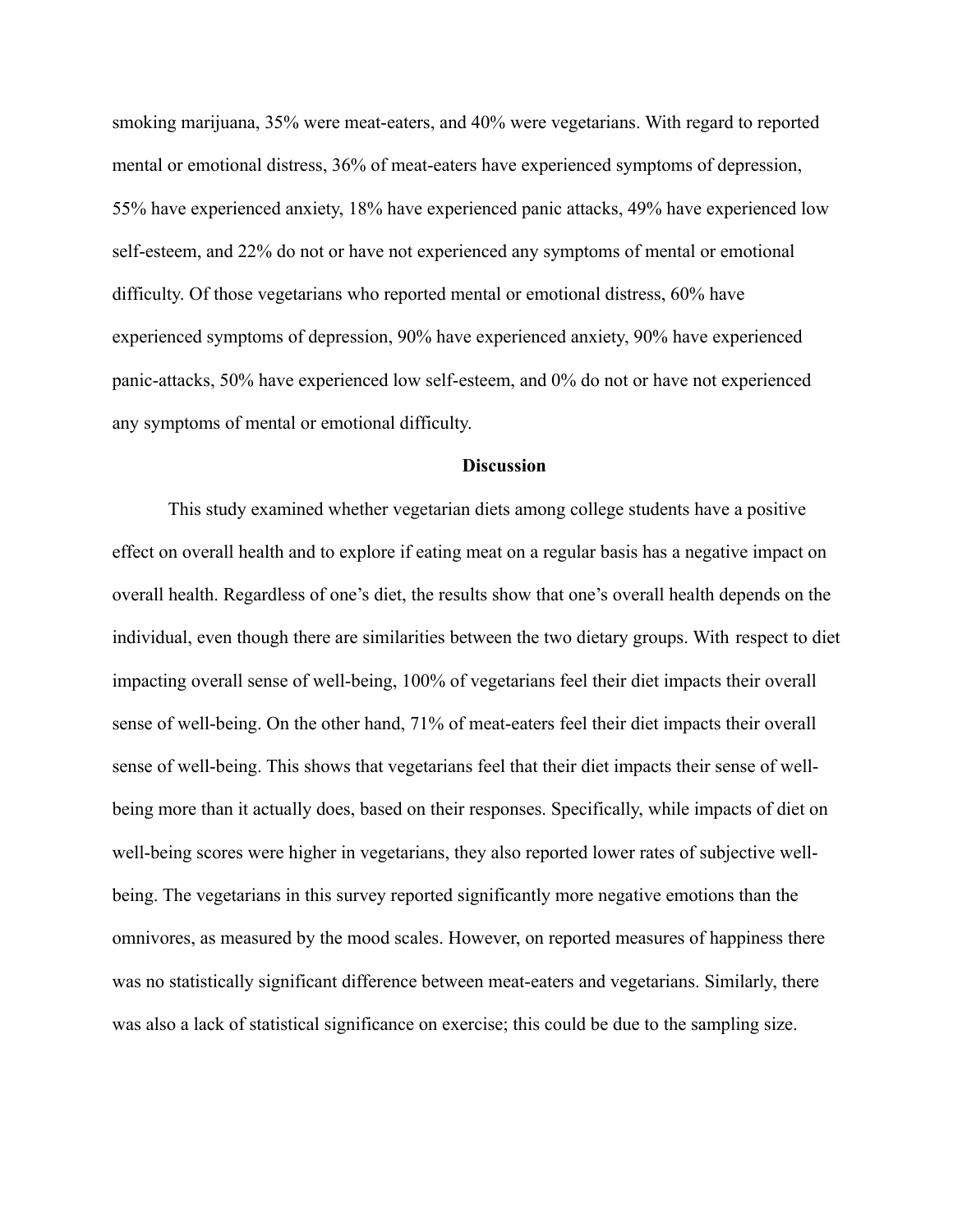Some of the data were surprising; in some of the data there were unexpected or inconsistent results. It would be expected to find that vegetarians have a greater sense of wellbeing since some choose this lifestyle for ethical reasons such as guilt over the slaughter of animals, leading to an increased sense of well being. However, a lower sense of well-being may indicate that vegetarians choose this lifestyle for reasons other than ethical considerations. On the other hand, a higher percentage of vegetarians report regular marijuana use, which could lead to depression caused by a chemical imbalance in the brain. However, because most participants in the study were meat eaters, fewer vegetarians were included in the sample. Further exploration with a larger sample base is needed to explain the inconsistent results.

 Even though research suggests that vegetarians have a subjectively lower rate of wellbeing than that of meat-eaters, what was found amongst the incongruities is that the effect of diet on an individual depends on the uniqueness of the person. The fact that 30% of vegetarians reported having a hard time maintaining a good mood, but only 17% of meat eaters have a hard time maintaining a good mood suggests that vegetarians may be more aware of mood and, therefore, more sensitive to mood changes.

The hypothesis of vegetarians having a greater perceived sense of well-being than people who regularly eat meat does not appear to receive strong support in this study. Perhaps these incongruities can also be explained by the relatively small sample size of those surveyed. It is likely that, with a more substantial group of vegetarians, the results might be more along the lines of what much of the research shows. In final consideration, this interrelationship between health, mood, and diet on sense of well-being deserves further study. Also, future studies may want to consider introspection and thoughtfulness amongst vegetarians as compared to meat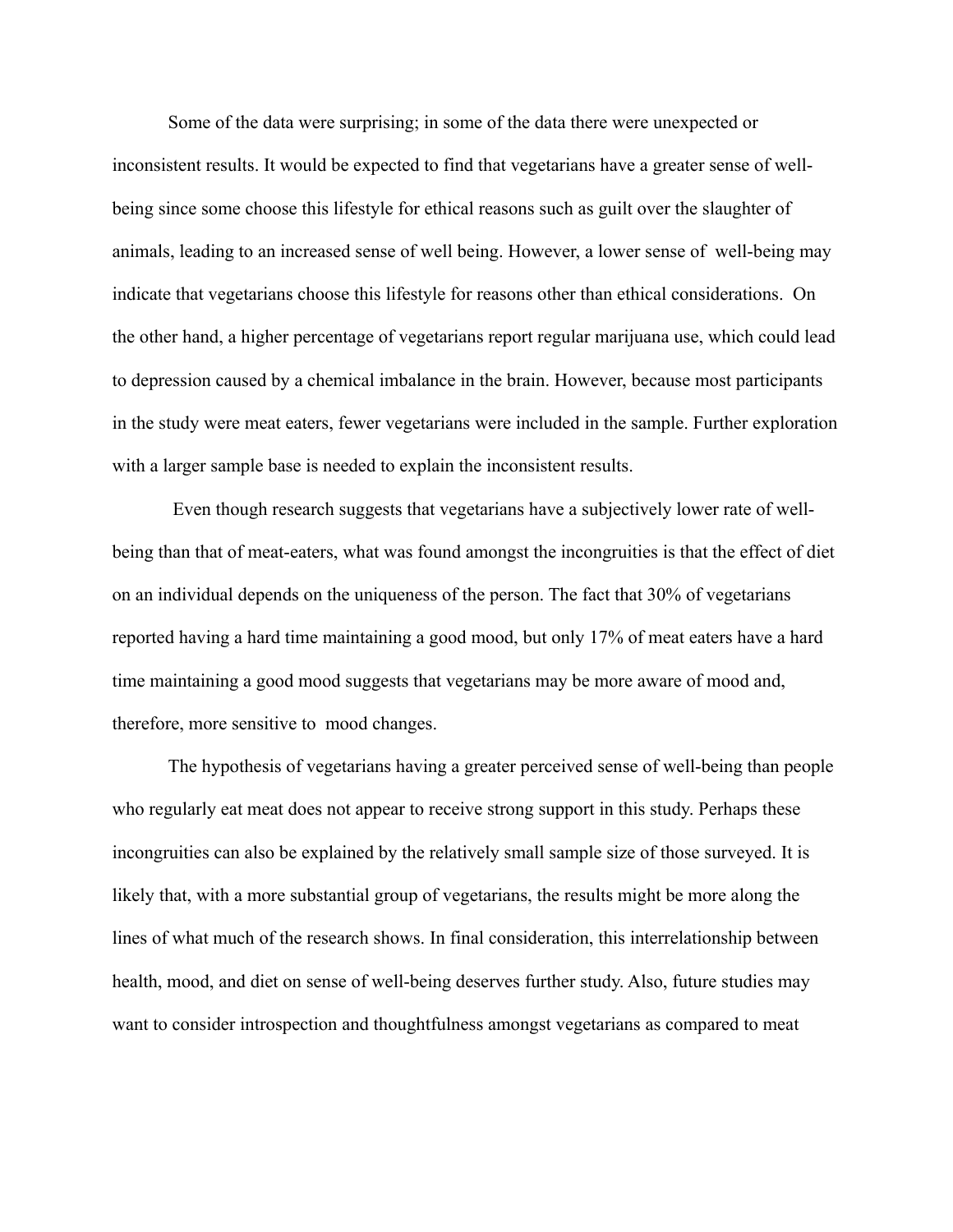eaters. Because vegetarians may worry more about the feeling of other creatures they may tend to be more introspective.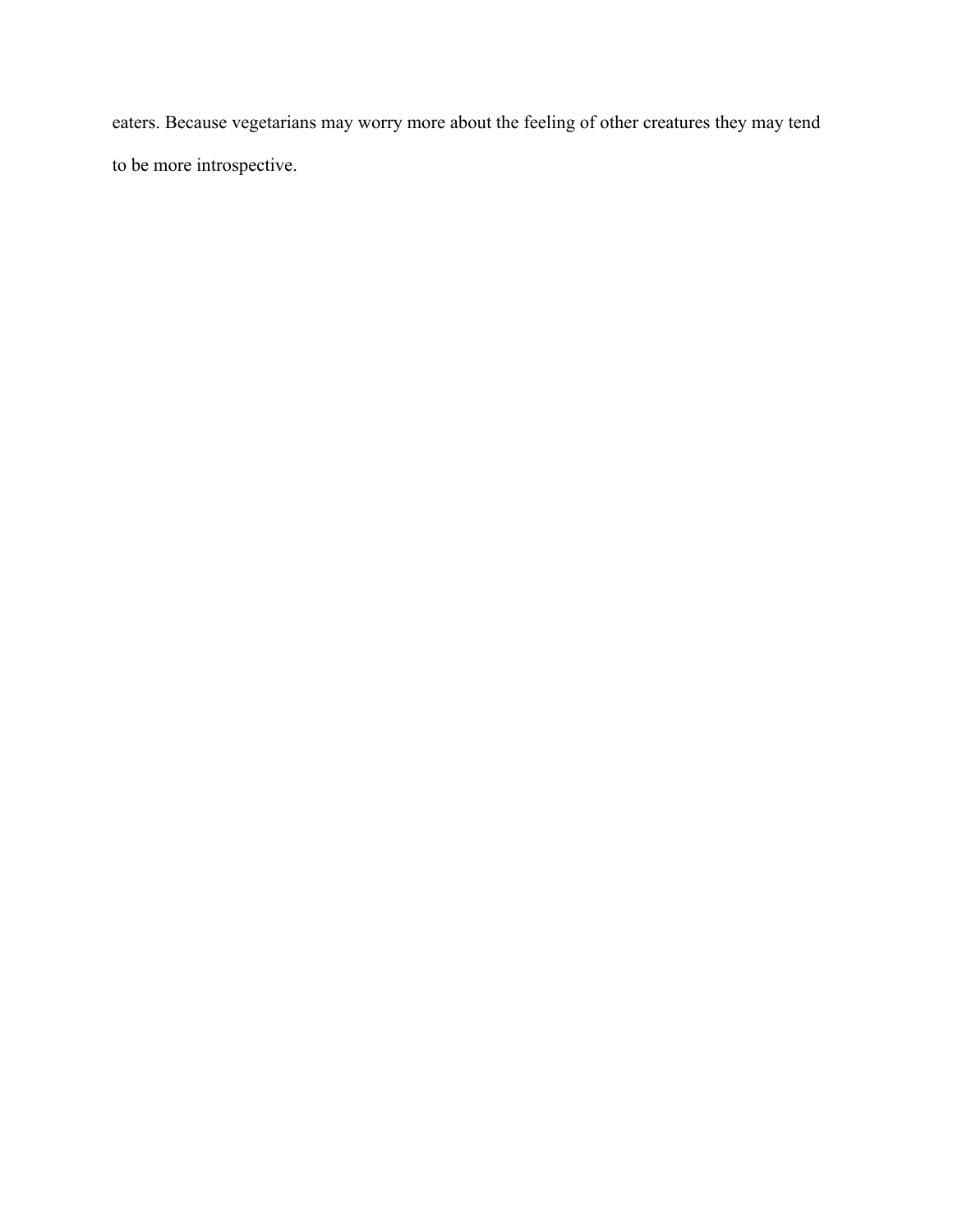## **Appendix A**

## **Questionnaire**

My name is Andrew Gerren. I am an honors student at Palm Beach State College, conducting a survey as part of a research project this semester.

The survey involves answering some general demographic questions and some questions about your attitudes toward diet and overall well-being. The survey should take about 5 minutes to complete. Your participation is completely voluntary, and your responses will be anonymous. You may skip any questions you do not wish to answer. There are no consequences if you decide not to complete the survey.

This project is supervised by the course instructor Lawrence Siegel. If you have any questions, please contact him at siegell@palmbeachstate.edu

**Sex:**  O Male Ο Female **Age:** O Under 18 O 18 - 24 O 25 - 30 O 31 - 35 O Over 35 **Do you exercise?** O Yes O No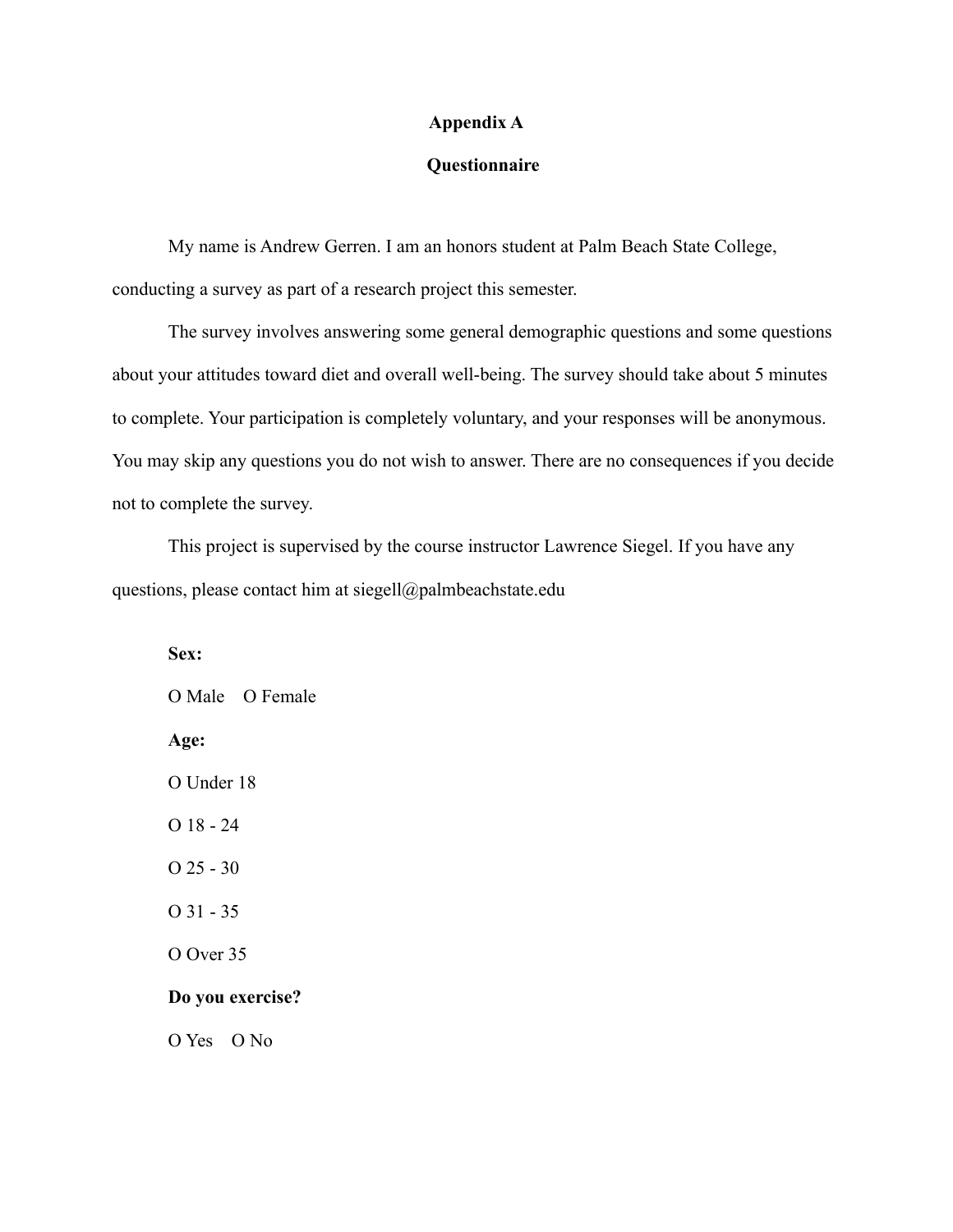## **If yes, how many times per week?**

- o 1x per week O 2x per week
- o 3x per week O More than 3x per weekly

## **Do you eat meat on a regular basis?**

O Yes O No

# **Do you consider yourself a vegetarian?**

O Yes O No

## **If yes, how would you describe the type?**

- o Vegan
- o Octo-lovo
- o Pescetarian
- o Fruitarian
- o Raw-foodist
- o Semi- vegetarian *(includes chicken)*

## **Do you smoke cigarettes?**

- O Yes O No
- If yes, how much?

#### **Do you consume alcohol?**

O Yes O No

**On average, when do you drink and how much? \_\_\_\_\_\_\_\_\_\_\_\_\_\_\_\_\_\_\_\_\_\_\_\_\_\_\_**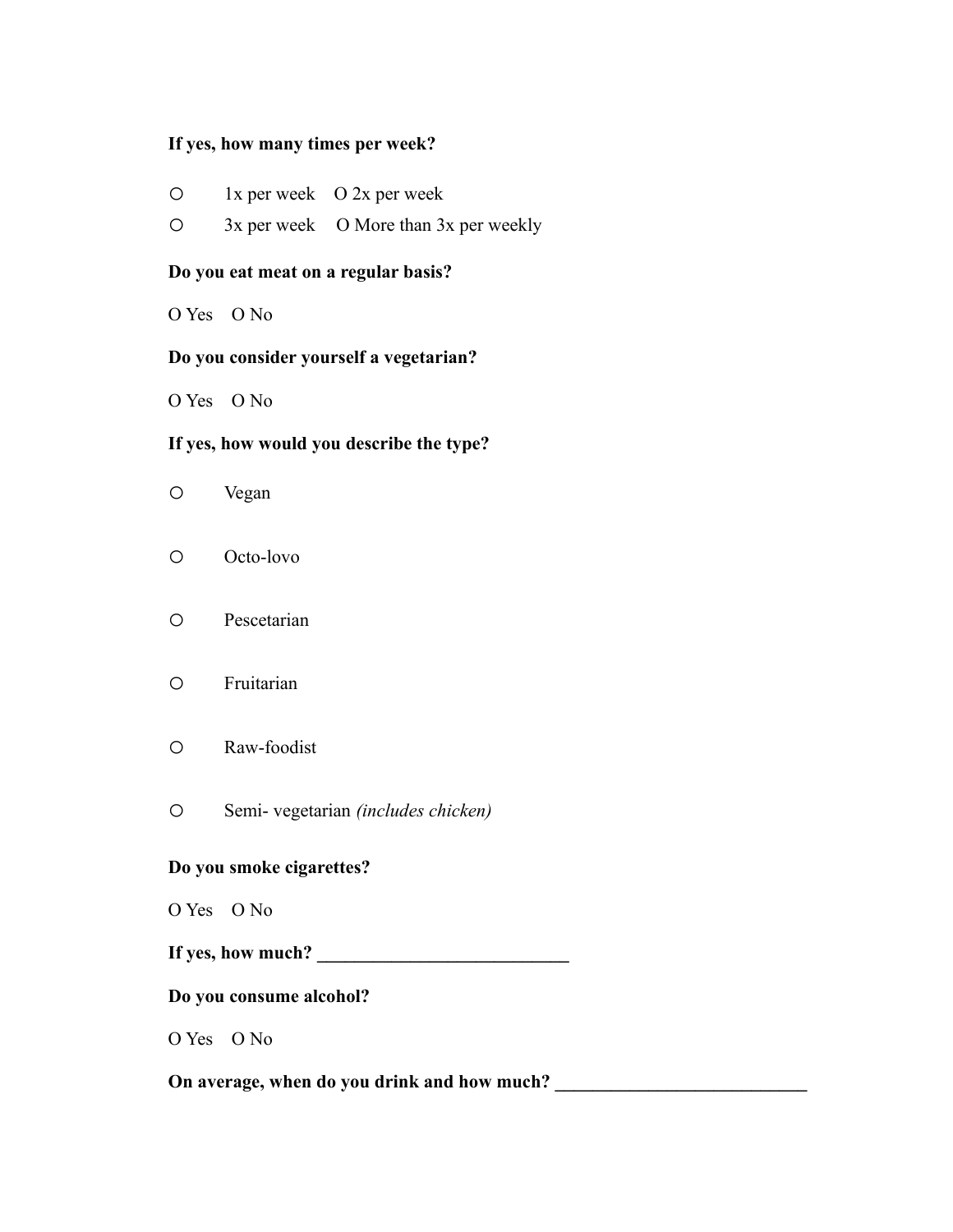#### **Do you smoke marijuana?**

O Yes O No

If yes, how often? **Do you use any other illegal substances for recreation puposes?**

O Yes O No

**Do you feel like your life is stressful? How stressful?** *(1 - mellow, 5 - very stressed)*

1 2 3 4 5

**Have you ever experienced:** *(click all that apply)*

o Depression O Anxiety

o Panic attacks O Low self-esteem

o Don't experience any

#### **On a scale of 1 to 5 how would you rate your overall sense of well being?**

*(1 - not so great, 5 - a great sense of well being)*

1 2 3 4 5

#### **Rate your overall level of health:**

*(1 - unhealthy, 5 - very healthy)*

1 2 3 4 5

**Rate your overall level of happiness:**

*(1 – unhappy, 5 – very happy)*

1 2 3 4 5

## **Do you have high blood pressure?**

O Yes O No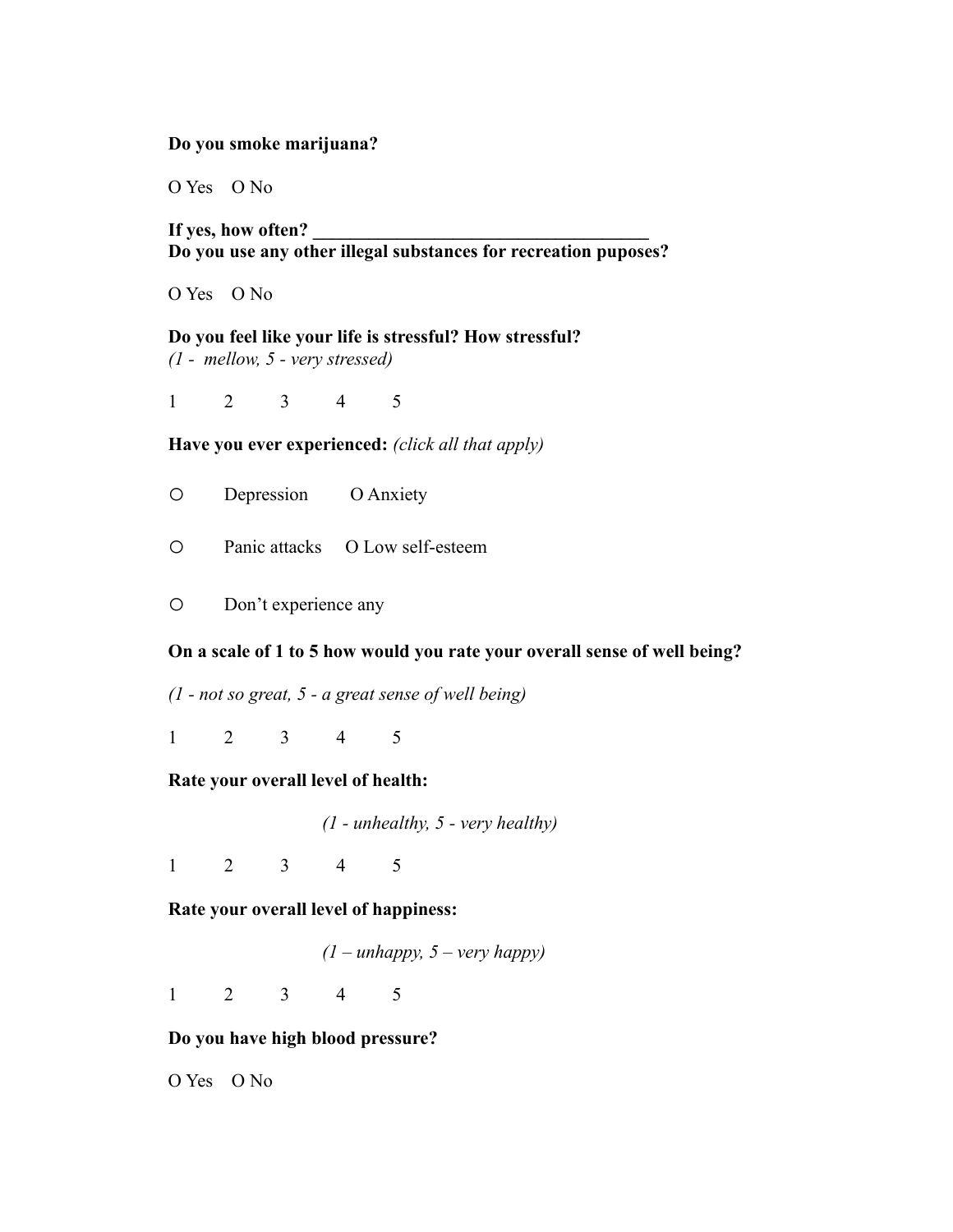## **Do you feel good about your weight?**

O Yes O No

## **Have you experienced elevated cholesterol?**

O Yes O No

## **Do you visit a physician regularly?**

O Yes O No

## **Do you include fast food in your diet?**

O Yes O No

# **If yes, how often?**

O 1x per week

O 2x per week

O More than twice

# **Do you often feel fatigued or lethargic?**

O Yes O No

## **Do you catch colds or the flu easily?**

O Yes O No

## **Do you find it hard to stay in a good mood?**

O Yes O No

## **Do you have pain in your muscles and joints?**

O Yes O No

If yes, how long have you experienced this?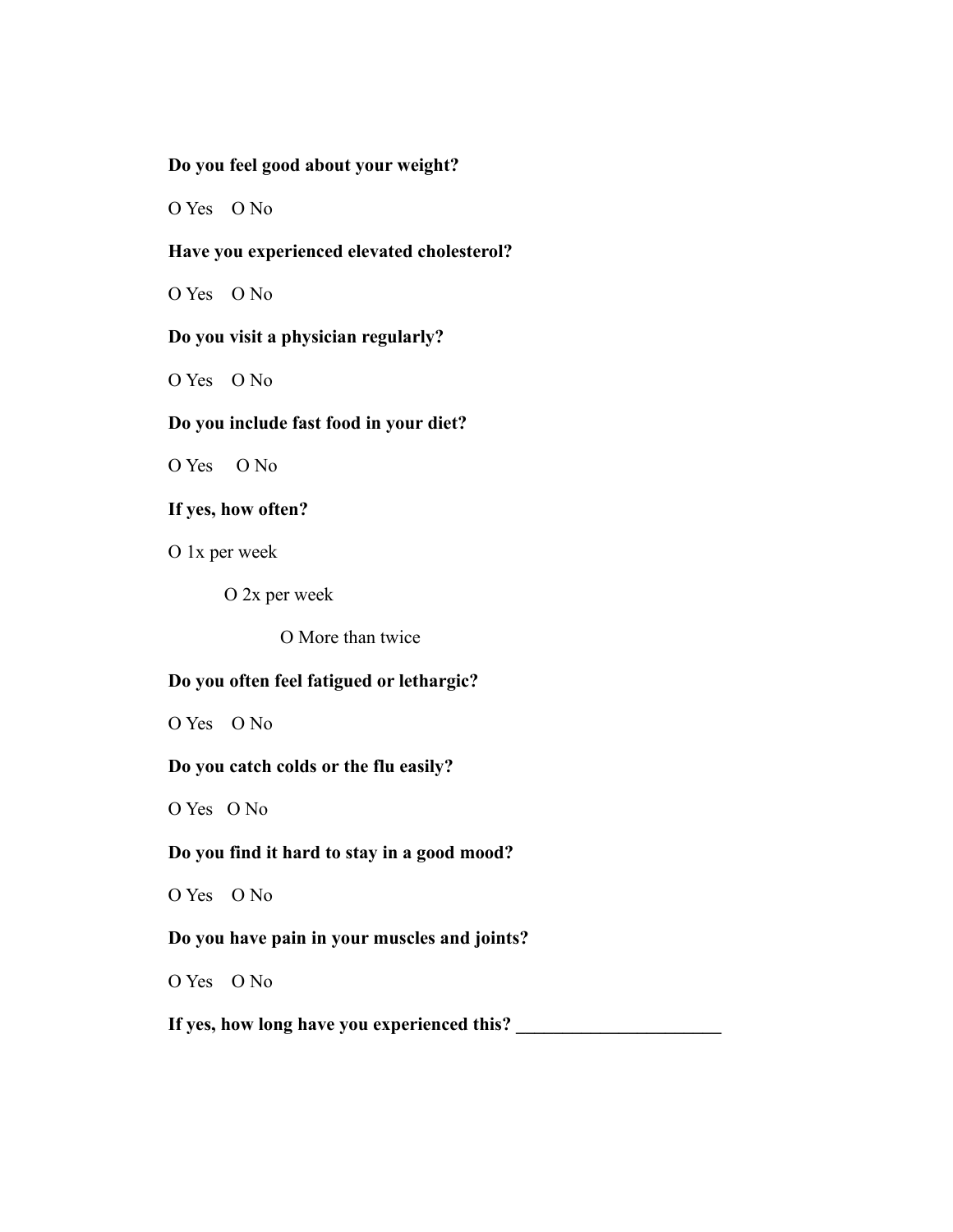**Do you have difficulty falling asleep or maintaining sleep throughout the night?**

O Yes O No

# **On average, how many hours of sleep do you get at night?**

O  $1 - 2$  hours O  $3 - 4$  hours

 $O 5 - 6$  hours  $O 7-8$  hours

O 8 or more hours

**Rate your overall quality of sleep:**

*(1 – poor, 5 – great)*

1 2 3 4 5

**Do you ever feel bloated, sluggish or lethargic after a meal?**

O Yes O No

If yes, how often do you feel this way?

**In general, how much do you feel your diet impacts your overall sense of well-being?**

*(1 – not at all, 5 – strongly influences)*

1 2 3 4 5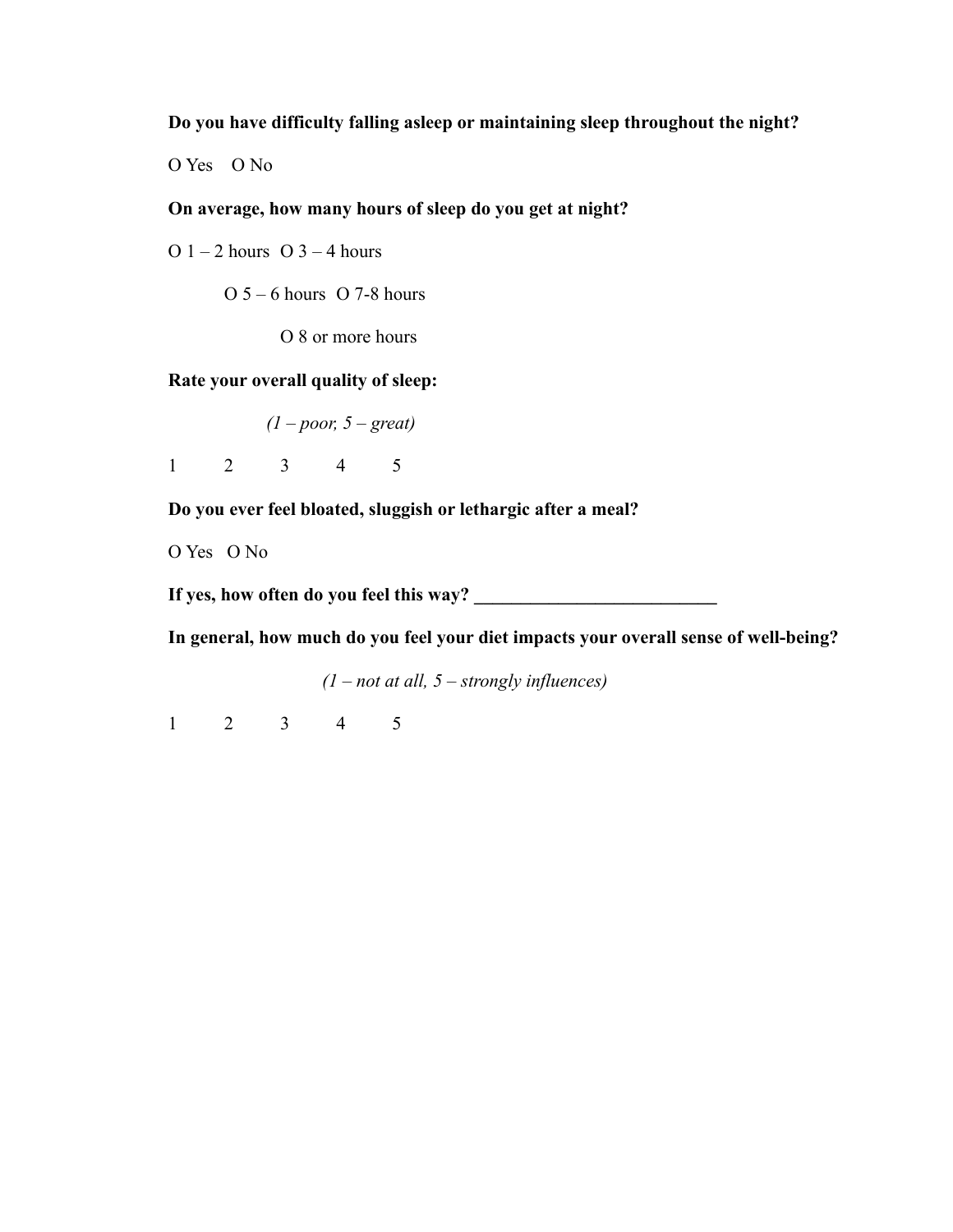#### **References**

Andrews, R. D. (Fall 2008). "Athletes & alkalinity." *Vegetarian Nutrition Update* 2.

- Beezhold, B. L., Daigle, D. R., & Johnston, C.S. (2010). Vegetarian diets are associated with healthy mood states: a cross-sectional study in Seventh Day Adventist adults. *Nutrition Journal*, *9*, 26
- Bello, N., Casseus, F., Chuang, M.T., Mitchell, B.A., Patinkin, Z.W., Singh, P., & Moran, T.H. (2009). *Society for the Study of Ingestive Behavior.* Just expecting a tasty food activates brain reward systems [Press release].

Challem, J. (2007). *The Food-Mood Solution*. Hoboken, NJ: John Wiley and Sons.

Campbell, T.C. (2006). Broken Hearts. *The China Study* (pp. 111-133). Dallas: BenBella Books.

Choi, D., Davis, J.F., Fitzgerald, M.E., & Benoit, S.C. (2009). *Society for the Study of* 

*Ingestive* 

*Behavior*. High fat, high sugar foods alters brain receptors [Press release].

- Craig, W. J., Mangels, R. A., The Vegetarian Resource Group.(2009). Position of the American Dietetic Association: vegetarian diets. *Journal of the American Dietetic Association,*  109(7), 1266-1282.
- Crisp, R. *(Winter 2008 Edition)*. "Well-Being", *The Stanford Encyclopedia of Philosophy.*  Edward N. Zalta (ed.)
- Cousens, G. (2010). Deficiencies on a meat-based diet. *Dr. Cousens' Blog*. Retrieved November 26, 2011, from gabrielcousens.com.
- Dubbert, P.M. (2002). Physical activity and exercise: Recent advances and current challenges. *Journal of Consulting and Clinical Psychology*, *70*(3), 526-536.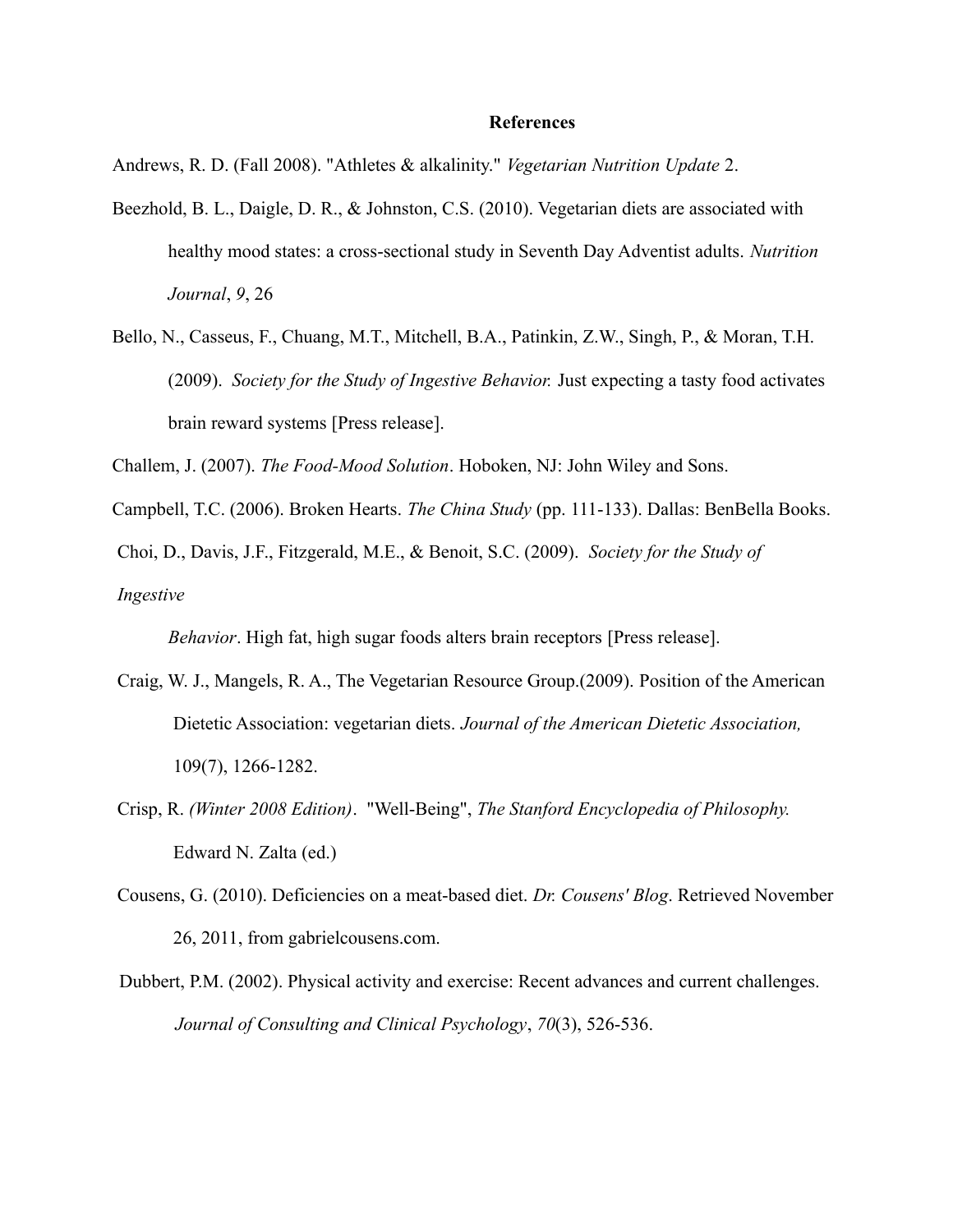- Fischer, R., & Boer, D. (2011). What is more important for national well-being: Money or autonomy? A meta-analysis of well-being, burnout, and anxiety across 63 societies. *Journal of Personality and Social Psychology*, *101*(1),
- Fraser, G.E. (2009). Vegetarian diets: what do we know of their effects on common chronic diseases?. *The American Journal of Clinical Nutrition*, *90*(1), 248.
- Lanier, C., Nicholson, T., & Duncan, D. (2001). Drug use and mental well being among a sample of undergraduate and graduate college students. *Journal Of Drug Education*, *31*(3), 239-248.
- Leitzmann, C. "Vegetarian diets: What are the advantages." *Diet Diversification and Health Promotion*. Ed. Ibrahim Elmadfa. Forum of Nutrition. Vol. 57. Basel: Karger, 2005. 147-56.
- Liu, R. H. (2003). "Health benefits of fruit and vegetables are from additive and synergistic combinations of phytochemicals." *The American Journal of Clinical Nutrition* 78.3
- Marcus, P. (2008). Victory through vegetables: Self-mastery through a vegetarian way of life. *The Psychoanalytic Review*, *95*(1), 61-62.
- N/A, (July 2009). Vegetarian diets. *American Dietetic Association*, *109* (7), pp. 1266-1282.
- National Food Survey of Ireland. (2005). Attitude towards diet and wellbeing. Retrieved November 27, 2011, from www.investni.com.
- Sabaté, J. (2003). The contribution of vegetarian diets to health and disease: a paradigm shift?. *The American Journal of Clinical Nutrition*, *78*(3), 502S-507S.
- Smil, V. (2002) "Eating meat: evolution, patterns, and consequences." *Population and Development Review* 28.4: 599-639. *JSTOR.org*. Eating meat: Evolution, patterns, and consequences.